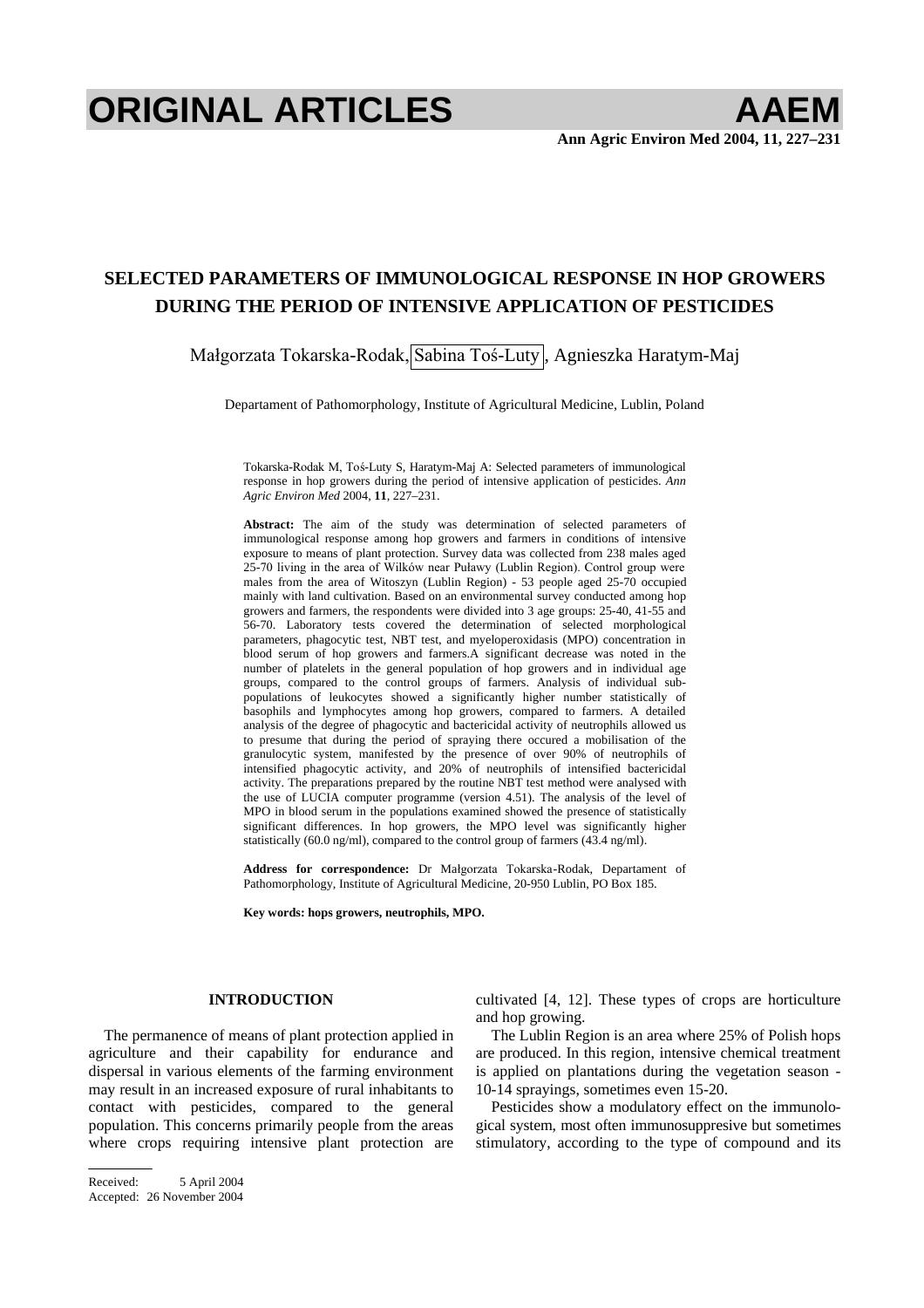dose, as well as the type of antigen stimulus. Suppression of resistance is a phenomenon commonly noted with various types of xenobiotics. Immunosuppresion also caused an increased cancer risk - an increase in the number of cases has been observed recently among agricultural workers. Immunostimulatory effect is associated with an increase in the development of autoimmunological and allergic diseases [2, 9, 15, 17, 18].

Despite a large number of experimental data describing immunosuppresion induced by pesticides, it is not clear to what extent they may weaken the activity of the immunological system in people chronically exposed. One may talk about immunotoxicity of pesticides when they modulate immunological response at low concentrations [14]. The effect of pesticides expressed in their immunotoxicity, reflected in the modulation of the first systemic immunological barrier, is manifested by mobilization of neutrophils during the seasons of intensive chemical treatment [1, 21]. Immunocompetent cells, after direct contact with chemical compounds (pesticides), may alter their reactivity. Disorders in the functions of neutrophils may be an integral part of immunosuppression induced by pesticides, and immunosuppression induced by pesticides, and consequently result in an increased susceptibility to diseases [3, 19]. Peripheral blood neutrophils in humans play an important role in the immunological response and show a great susceptibility to chemical compounds. Changes in the activity of neutrophils' enzymes precede the occurrence of severe toxic lesions of the hematopoietic system [10, 20]. The process of phagocytosis in which they participate, associated with the release of regulatory substances and free radicals, is an important part of the system of anti-bacterial and anticancer defence of the body [5].

#### **MATERIAL AND METHODS**

The area of Wilków near Puławy was selected for the study as a region of the greatest density of hop plantations. Field studies were conducted at the end of June and beginning of July - directly after the period of intensive application of pesticides on hop plantations and orchards. The area of Witoszyn (Lublin Region) was selected as an area of minimum use of pesticides.

Survey data was collected from 238 hops growers males aged 25-70 from the region of Wilków near Puławy. Based on an environmental survey, the respondents were divided into 3 age groups: 25-40 (60 people), 41-55 (115), and 56-70 (62).

The control group were farmers - males from the area of Witoszyn (Lublin Region) aged 25-70. Based on an environmental survey which covered 53 people, the respondents were divided into 3 age groups: 25-40 (18), 41-55 (22) and 56-70 (13).

Blood for the determination of selected hematologic parameters was taken with syringes containing EDTA (ethylenediaminotetraacetic acid). Hematologic studies were performed with the use of Coulter STKS (Couter Corporation, Miami, Florida, USA). The number of erythrocytes, leukocytes and their sub-population, as well as the number of platelets, was estimated.

Blood for phagocytic test and NBT test was taken into heparinized test tubes.

Phagocytic test was performed from whole blood with the use of latex (Bacto-Latex 0.81, Difco, USA). While evaluating the phagocytic test, an analysis of 100 neutrophils was performed, and the percentage of cells which showed phagocytic activity was calculated based on the number of granulocytes containing at least 3 latex granules.

Nitratetrazolium blue reduction test (NBT) was performed according to the Park's method [13]. Blood smears were viewed through a light microscope in immerse magnification. While evaluating NBT test, 100 neutrophils were analysed. The neutrophils which contained formazan deposits of the size of at least 1 lobe of the nucleus were defined as positive. The specimens prepared by the routine NBT method were also analysed with the use of the LUCIA computer programme (version 4.51) for image analysis

Blood for determination of MPO concentration was taken into EDTA test tubes, centrifuged for 10 minutes at the temperature of  $4^{\circ}C$  (3000 x g) within 6 hours of taking. The plasma was stored until determination at the temperature of -20ºC. The concentration of MPO in plasma was determined by immunoenzymatic test (BIOXYTEX® MPO Enzyme Immunoassay, OXIS International, Inc., USA).

#### **RESULTS**

The mean values concerning the number of erythrocytes in hop growers during the spraying season were slightly higher than those obtained from the control group (farmers); these values, however, were not statistically significant. An analysis within groups also did not show statistical significance.

The number of leukocytes in the group of hop growers was  $7,860.1$ , whereas among farmers –  $7,320.1$ . These differences were not statistically significant.

With respect to white morphotic elements of blood, only the mean values of the number of basophils and lymphocytes were significantly higher statistically, compared to the values obtained in the control group.

Mean values of the number of basophils were significantly higher statistically  $(p<0.05)$  in people growing hops (66.4), compared to farmers (35.4). An analysis of mean values of the number of lymphocytes showed a significant increase  $(p<0.05)$  among hop growers (2,666.7), compared to farmers (2,349.8). In all age groups analysed, mean values of the number of basophils and lymphocytes were higher among hop growers, compared to the values obtained in farmers, but statistically insignificant. Mean values of the number of platelets in hop growers (209.6) were significantly lower statistically  $(p<0.01)$  than in farmers (232.3) who were the control group.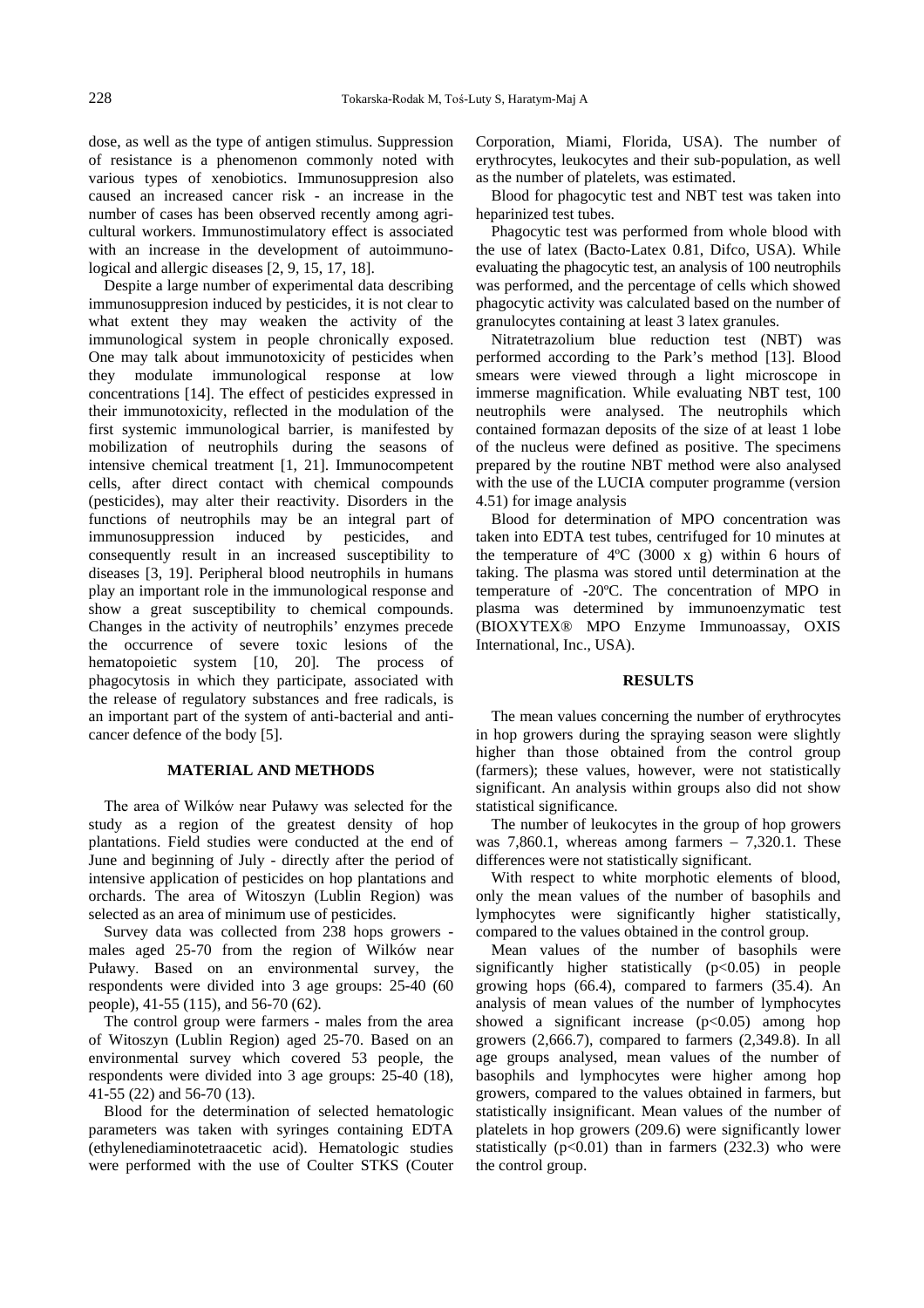**Table 1.** Morphotic elements of blood examined in the study population.

An analysis conducted within the age groups showed a significantly lower number of platelets  $(p<0.01)$  among hop growers aged 41-55 (207.7), compared to the group of farmers within the same age interval (236.5). Also in the remaining age groups (25-40 and 56-70), the number of platelets in hop growers was lower, compared to farmers; however, these values were not statistically significant. Table 1 presents the results concerning the morphotic elements of blood.

The evaluation of phagocytic and bactericidal properties of neutrophils covered both the mean number of neutrophils engaged in the above-mentioned processes, and the percentage of cells showing phagocytic and bactericidal properties. Table 2 presents detailed results.

Mean values of the number of neutrophils of phagocytic properties among hop growers were higher (3835.2), compared to the control group of farmers (3551.7); these differences, however, were not significant statistically. Also, the mean values of the number of neutrophils with bactericidal properties were higher in hop growers (855.4) than in farmers (738.8). In this case, the differences were also not statistically significant.

In hop growers aged 25-40 and 41-55, the mean numbers of neutrophils with phagocytic and bactericidal properties were higher in hop growers, compared to farmers, but statistically insignificant. Mean numbers of phagocytic and bactericidal neutrophils in hop growers aged 56-70 were comparable to the values obtained in the control group of farmers.

While evaluating the percentage of phagocytic neutrophils, significantly higher statistical values with respect to phagocytic neutrophils were observed in hop growers (91.3%), compared to farmers (87.1%). Irrespective of the age group, the percentage of neutrophils participating in the process of phagocytosis was always higher in people engaged in the growing of hops, compared to farmers; however, only in the youngest age group (25-40) were these differences statistically significant ( $p<0.05$ ).

The results of NBT test showed that the percentage of neutrophils with bactericidal properties was considerably higher in hop growers (20.4%) than in farmers (17.2%), these differences being statistically significant  $(p<0.01)$ . The percentage of positive cells in NBT test in hop growers aged 25-40 was significantly higher statistically  $(p<0.01)$ , compared to the control group of farmers at analogous age, and was 20.9% and 16.3% respectively. In the older age groups (41-55 and 56-70) in hop growers, the percentage of neutrophils participating in the bactericidal process was higher, compared to the control group in analogous age groups; these differences were not statistically significant.

An analysis of the surface of neutrophills nuclear lobuli and formazan deposits, conducted with the use of computer programme LUCIA (version 4.51), showed that the mean surface of nuclear lobuli in neutrophil cells was 11.7  $\mu$ m<sup>2</sup> (minimum value noted - 8.3  $\mu$ m<sup>2</sup>; maximum value - 19.3  $\mu$ m<sup>2</sup>), while the mean surface of formazan

| Morphotic            | Hop growers |                        |    | Farmers                |
|----------------------|-------------|------------------------|----|------------------------|
| elements of<br>blood | N           | $x + SE$               | N  | $x + SE$               |
| Erythrocytes         | 238         | $5,370,000 \pm 25,000$ | 53 | $4,840,000 \pm 33,000$ |
| Leukocytes           | 238         | $7,860.1 \pm 1,800.0$  | 53 | $7,320.1 \pm 1,900.0$  |
| • Neutrophils        | 238         | $4,198.6 \pm 1,391.6$  | 53 | $4,061.6 \pm 1,341.8$  |
| • Eosynophils        | 238         | $277.7 \pm 160.6$      | 53 | $289.8 + 179.7$        |
| • Basophils          | 238         | $66.4 + 6.4*$          | 53 | $35.4 + 2.6$           |
| • Monocytes          | 238         | $680.5 + 90.5$         | 53 | $638.0 + 96.1$         |
| • Lymphocytes        | 238         | $2.666.7 \pm 905.1*$   | 53 | $2.349.8 \pm 688.6$    |
| Platelets            | 238         | $209.6 \pm 50.0$ **    | 53 | $232.3 \pm 56.1$       |

N - No. of examined people; \*p<0.05, \*\*p<0.01 compared to the control group.

**Table 2.** Mean values of neutrophils participating in phagocytic and bactericidal processes in the population examined during the spraying season.

| Neutrophils         | Farmers<br>Hop growers |                             |    |                          |
|---------------------|------------------------|-----------------------------|----|--------------------------|
|                     | N                      | $x + SE$                    | N  | $x \pm SE$               |
| Phagocytic          |                        | $238$ $3,835.2 \pm 1,374.2$ |    | 53 $3,551.7 \pm 1,344.2$ |
| <b>Bactericidal</b> | 238                    | $855.4 + 546.0$             | 53 | $738.8 \pm 426.7$        |
| Phagocytic test (%) | 238                    | $91.3 + 4.3*$               | 53 | $87.1 \pm 6.4$           |
| NBT test $(\% )$    | 238                    | $20.4 + 7.5**$              | 53 | $17.2 \pm 5.8$           |

N - No. of examined people; \*p<0.05, \*\*p<0.01 compared to the control group.

**Table 3.** Mean values of MPO level (ng/ml) in plasma in hop growers and farmers.

| Examined groups | N  | MPO $(ng/ml)x \pm SE$ |
|-----------------|----|-----------------------|
| Hop growers     | 62 | $60.9 \pm 11.9$ *     |
| Farmers         | 53 | $43.4 \pm 8.6$        |

 $N - No$ . of examined people; \* p<0.01 compared to the control group.

occurring in neutrophil cells after nitrotetrazolium blue reduction was 14.0  $\mu$ m<sup>2</sup> (minimum value noted - 5.5  $\mu$ m<sup>2</sup>; maximum value -  $24.6 \mu m^2$ ).

Mean density of nuclear lobuli of neutrophils was 0.7 (minimum value - 0.5, maximum value - 0.9), while the mean density of formazan deposits present in neutrophil cells after nitratetrazolium blue reduction was 1.7 (minimum value - 1.0; maximum value - 3.7).

In hop growers, the mean concentration of myeloperoxidase (MPO) in plasma was 60.9 ng/ml and was significantly higher statistically  $(p<0.01)$  than the values obtained in the control group of farmers (43.4 ng/ml) (Tab. 3).

The highest mean MPO values (64.2 ng/ml) were observed in hop growers of the medium age group (41- 55). In an analogous age group of farmers, the level of MPO was 43.4 ng/ml, the differences being statistically significant ( $p<0.05$ ). In the oldest group of hop growers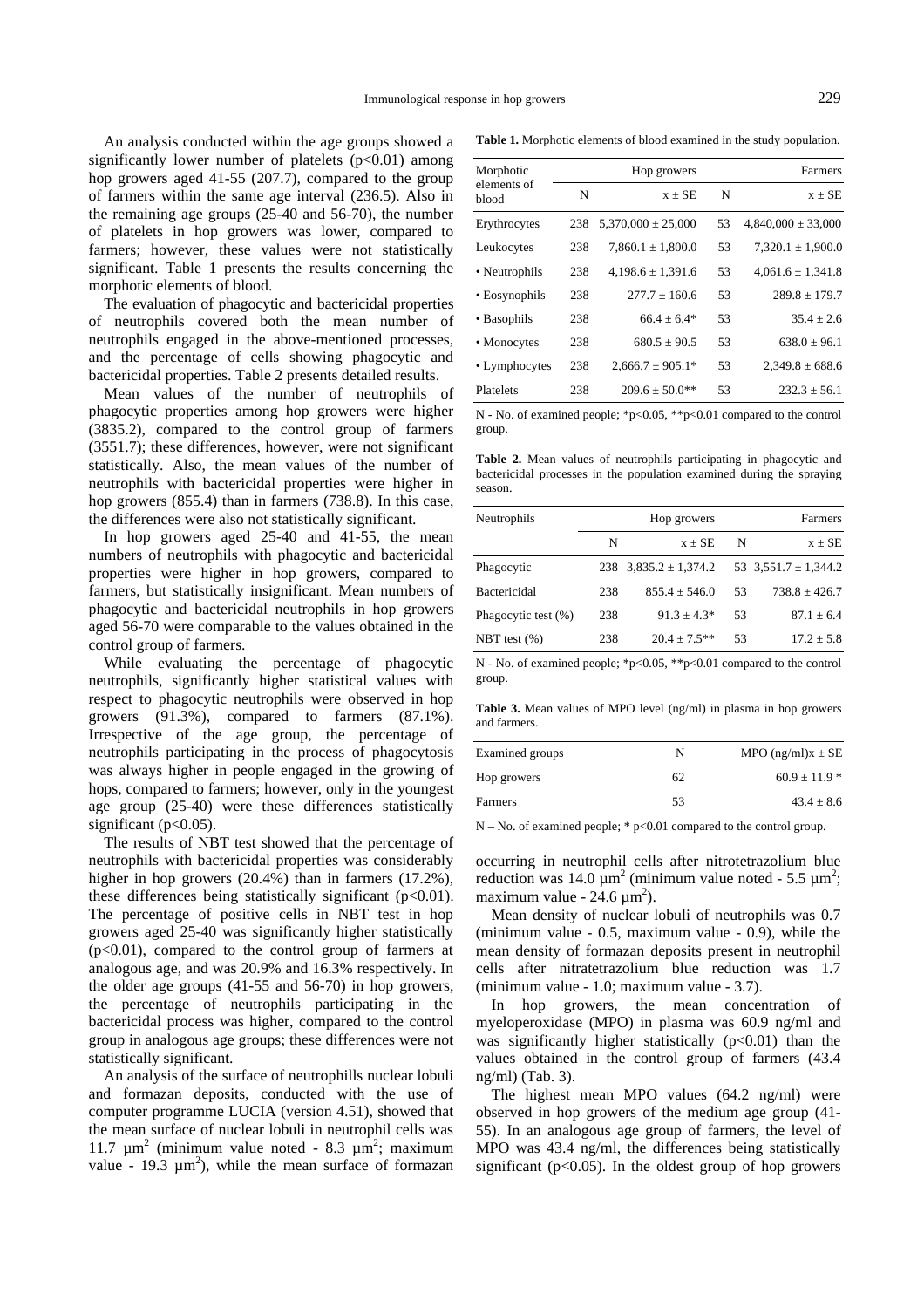

\*p<0.05, \*\*p<0.01, \*\*\*p<0.001, I - standard deviation

**Figure 1.** Mean values of MPO level (ng/ml) in plasma in hop growers and farmers according to age groups.

(56-70), MPO level was significantly higher statistically  $(58.9 \text{ ng/ml}, \text{ p} < 0.001)$ , compared to farmers of an analogous age group (43.6 ng/ml).

In the youngest group of hop growers (25-40), the level of MPO was also significantly higher statistically (58.7 ng/ml,  $p<0.01$ ), compared to the control group (42.6) ng/ml) (Fig. 1).

## **DISCUSSION**

Intensive chemical protection of hops and fruit trees associated with the application of toxic substances such as pesticides causes risk for human health. For the general population, the main source of contact with pesticides is food, whereas for the inhabitants of regions of intensive chemical production the exposure is additionally connected with environment pollution, i.e. air, water and soil. An especially unfavourable phenomenon is the retention of this pollution for a certain period after the completion of plant protection treatment, penetration into ground water, evaporation from soil, and secondary contamination of the air [4, 18].

The presence of pesticides in the air of fruit-growing areas and inside lodgings in these regions, in soil and drinking water, indicates the possibility of contact with these substances, not only among people performing chemical treatment, but also all inhabitants in individual areas [12].

The results of own studies showed that the mean values of the number of erythrocytes in hop growers during the spraying season were insignificantly higher (5,370,000) than the values observed in the control group of farmers (4,840,000); the differences, however, were not significant statistically. A significant decrease was noted in the number of platelets, both in the general population of hop growers and in the individual age groups, compared to the control group of farmers. These results could suggest that thrombocytopenia may be associated with disturbed production of platelets due to the hypoplasia of bone marrow megacaryocytes, which may be the effect of pesticides. The results of the studies described differ from those obtained in the examinations of workers (males and females) engaged in production of organophosphorus pesticides, where a weakening of the activity of the erythrocytic system was observed. The contents of hemoglobin in the blood of females and the number of erythrocytes in males and females was lower, compared to the control group of people not exposed to organophosphorus compounds. Apart from ichemia, an increase in white morphotic elements was also noted in blood of the exposed workers. In addition to exposure to organophosphorus compounds, these workers were also exposed to the output products and indirect products of synthesis of the above-mentioned compounds, such as alcohols, xylene, cyclohexanon, etc. Changes in the erythrocytic system might have been connected with the effect of these substances on human body [7].

In people occupationally exposed to chronic effect of plant protection means, mainly organophosphorus compounds, an increase was observed in the number of white blood cells in peripheral blood [16].

In own studies, no differences in the absolute number of white morphotic elements were observed in the blood of hop growers, compared to the control group of farmers. An analysis of individual sub-populations of leukocytes, however, showed a significantly statistically higher number of basophils and leukocytes among hop growers, compared to farmers.

The degree of activity of the granulocyte system is assessed, among other things, by means of the phagocytic test and nitratetrazolium blue reduction tests, which may be tests for exposure to chemical agents in the environment. Phagocytic reactions are also used in the determination of acute exogenous poisonings [6, 11].

A detailed analysis of the degree of phagocytic and bactericidal activity of neutrophils conducted in own studies allowed us to presume that during the spraying season there occurs a mobilisation of the granular system, manifested by the presence of over 90% of neutrophils of intensified phagocytic activity, and 20% of neutrophils of intensified bactericidal activity. An increase in phagocytic and bactericidal activity of neutrophils in the springsummer season, which was noted in the population examined, is probably associated with intensive chemical treatment carried out during this season.

Cytoenzymatic granulocytes tests conducted among males of repair teams employed in the "Organika-Azot" chemical plant in Jaworzno showed a significant decrease in the global value of alkaline phosphatase, but an intensification of the reaction for acid phosphatase and myeloperoxidase did not differ from the control group. The number of leukocytes in peripheral blood of workers of the repair teams was significantly higher  $(p<0.001)$ than the values noted in the control group. Considering the percentage distribution of white blood cells, only the percentage of monocytes was significantly lower  $(p<0.01)$ , compared to the control group [8].

The studies of employees of facilities producing pesticides showed a different direction of changes in